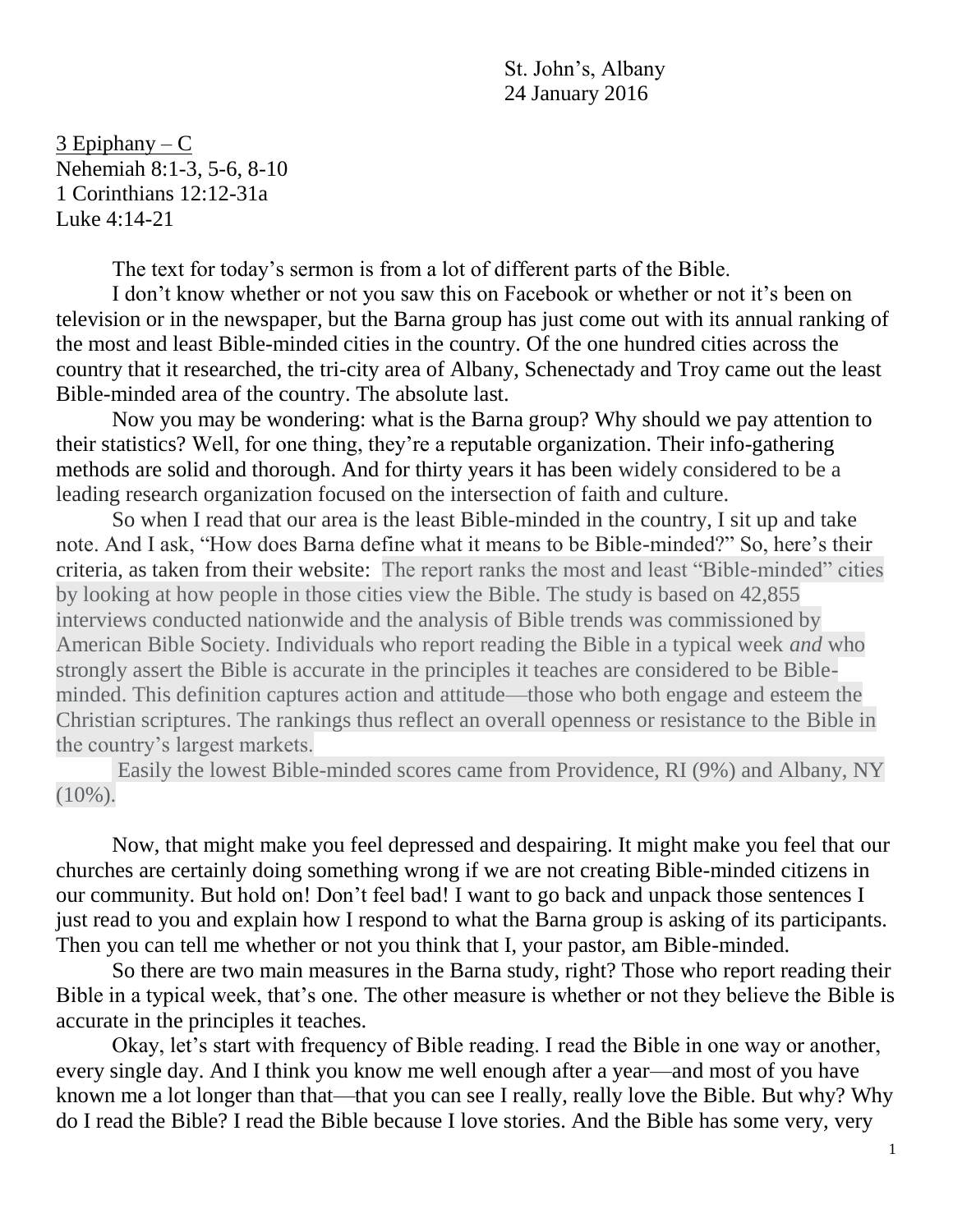good ones. Some of them are uplifting—think about Jesus raising Lazarus, healing the little girl, healing the centurion's servant, making the lame to walk and the blind to see. Some Bible stories are comical and/or confusing, such as Jonah trying to escape God's work for him (I love that story!) or the puzzling story of the fiery furnace or the story of poor Samson. Some stories are very touching—think of Ruth and Naomi and their devotion to one another. Some are unsettling—Lot's wife being turned to salt, Lot offering his virgin daughters to the townsmen in order to prevent his houseguest from being attacked. And some stories are simply horrible and violent: the sacrifice of Jephthah's daughter, Yael mashing Sisera's skull with a tent peg, the rape and dismemberment of the Levite's concubine. All these found in the book of Judges.

But I don't just read the Bible because I like stories. I like poetry, too, and it just doesn't get much better than parts of Isaiah and the Psalms and parts of Job. And I read the Bible because, though I am no scholar of ancient history, I like to know a little bit about it and the Bible can be helpful there, as well.

I read the Bible because it's my job. I read the Bible because it's my joy.

I read the Bible because I love Jesus. I love what Jesus did. I love what he said. I love his values, his valor, his salvific act on the cross, his coming again to be with his disciples. I love Jesus for his announcing the coming of the Holy Spirit.

I read the Bible because I love the Holy Spirit. I trust the Holy Spirit. And when I don't know how to pray or what to say, I am comforted in my marrow by these words from Romans 8, "Likewise the Spirit helps us in our weakness; for we do not know how to pray as we ought, but that very Spirit intercedes<sup>-</sup> with sighs too deep for words."

I think we can all agree that I pass the "individuals who read the Bible in a typical week" portion of the Barna test. But what about the other measure? Do I believe the Bible is accurate in the principles it teaches?

Well, I read my Bible frequently enough, thoroughly enough and seriously enough to answer honestly, well, heck, that depends. For example, here are some principles in Leviticus I don't think are accurate: the people are told not to eat fat ("All fat is the Lord's" is the actual line from Leviticus 3), wear a garment made with two different fabrics or sow their fields with two different kinds of seeds. That makes buttering your toast, getting dressed or having a garden kind of tricky. Leviticus cautions against drinking alcohol in the tent of meeting because you might die. Yet we have the wine of communion in our sanctuary every Sunday. There is also a commandment against having unkempt hair, but that may only apply to priests. And anyway, I do try to shampoo regularly.

But Leviticus also teaches that one should not sleep with family members or marry your wife's sister while your wife is still alive or curse the deaf or abuse the blind or pervert justice or mistreat foreigners. I'm down with all of those principles. I think they're accurate.

And it isn't just Leviticus, you know. The household codes we find in five of the New Testament books are not principles I endorse as accurate. I don't expect that a man should expect absolute submission from his wife and children. I don't think we should keep slaves, yet this is what the household codes advise. I don't think it matters if I braid my hair or wear gold jewelry or pearls, even though 1 Peter and 1 Timothy forbid it. I don't think women need to learn in silence with full submission, as 1 Timothy and 1 Corinthians state. And I notice that not too many women in the sanctuary today are wearing head coverings, even though in 1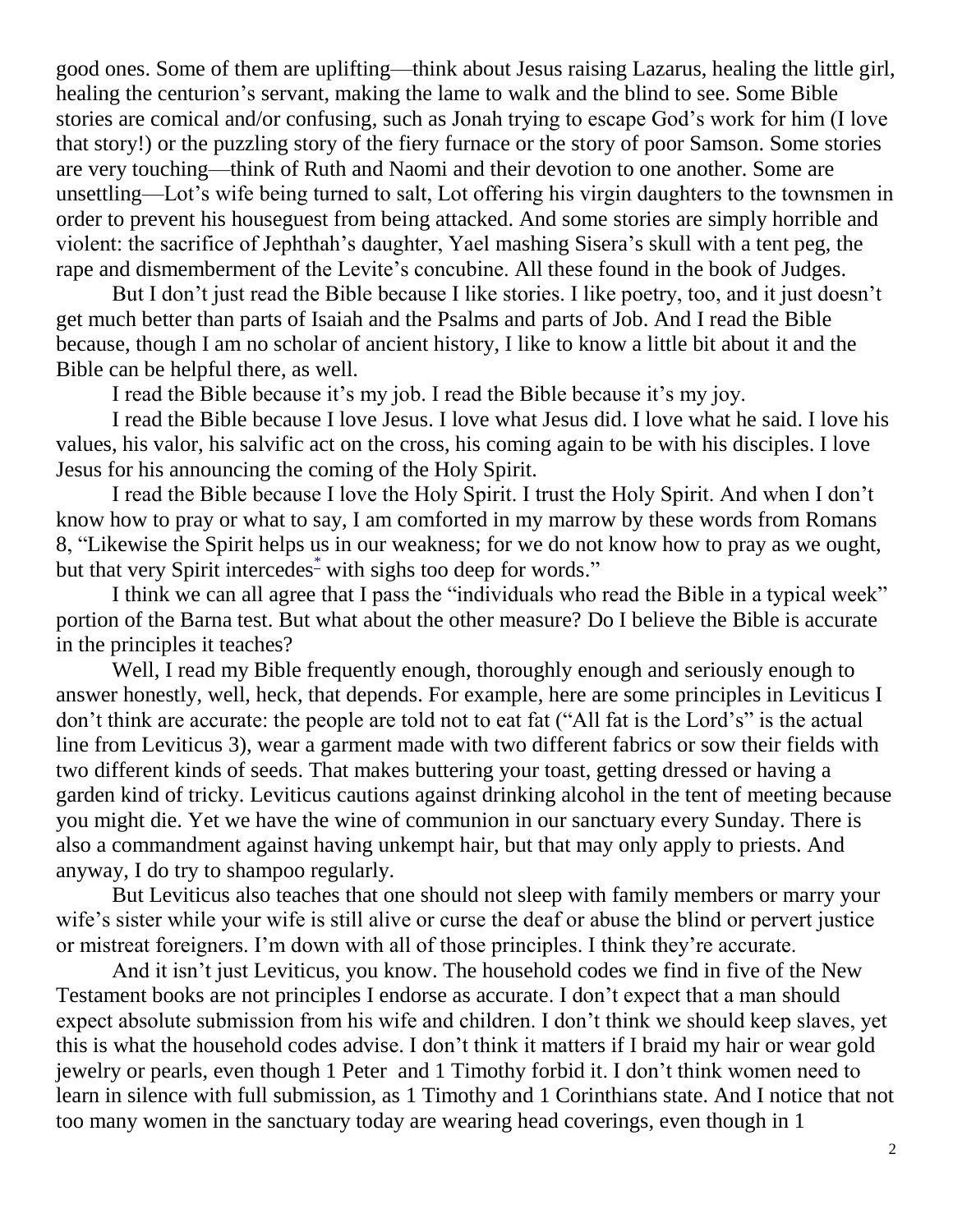Corinthians we are told that if we pray without a head covering, we are disgracing ourselves and that it is the same thing as having our heads shaved.

But I do find the principle sound and saving that Jesus gives in in John at the last supper: "I give you a new commandment, that you love one another. Just as I have loved you, you also should love one another. By this everyone will know that you are my disciples."

And I find this principle sound and saving that we get in the book of Hebrews, "Do not neglect to show hospitality to strangers, for by doing that some have entertained angels without knowing it."

And these words of Jesus I esteem as highly accurate:

But strive first for the kingdom of God<sup>[\\*](javascript:void(0);)</[s](javascript:void(0);)up>and his<sup>\*</sup> righteousness, and all these things will be given *to you as well.*

*34 'So do not worry about tomorrow, for tomorrow will bring worries of its own. Today's trouble is enough for today.*

In fact, I esteem highly just about everything Jesus says in the sermon on the mount. And I love it when the writer of Colossians says this:

*As God's chosen ones, holy and beloved, clothe yourselves with compassion, kindness, humility, meekness, and patience. Bear with one another and, if anyone has a complaint against another, forgive each other; just as the Lord has forgiven you, so you also must forgive. Above all, clothe yourselves with love, which binds everything together in perfect harmony. And let the peace of Christ rule in your hearts, to which indeed you were called in the one body. And be thankful. Let the word of Christ dwell in you richly; teach and admonish one another in all wisdom; and with gratitude in your hearts sing psalms, hymns, and spiritual songs to God. And whatever you do, in word or deed, do everything in the name of the Lord Jesus, giving thanks to God.*

\*\*\* \*\*\* \*\*\* \*\*\*

Let's turn our attention just for a minute to the act of reading scripture that comprises our stories today from Nehemiah and Luke. In Nehemiah, the Hebrew people have returned from the Babylonian exile to Jerusalem and are rebuilding it. This ritual reading of the Torah which has been brought back with them from exile is a joyous time. And the text tells us that all the people gathered together. The text tells us that both men and women listened with understanding. And the text tells us that after the Torah was read the people were told to go out and eat fat and drink wine and send portions of the feast to those for whom nothing has been prepared. For the reading of scripture has been a joyous event, providing understanding of God's word and generosity of spirit and hospitality to those who lack.

Today, observant Jews mark the last day of the eight-day festival of Sukkot with the celebration known as *Simchat Torah* which means rejoicing in the Torah. The five books of the Torah, which had been read in worship every week, have now been completed. But as an act of faithfulness--and as a way to prove Satan wrong who, in Jewish lore, complained that the people once having finished reading the Torah, would forget about it and not read it again—the people take the Torah scroll and dance with it. They "give the Torah legs" and dance with it